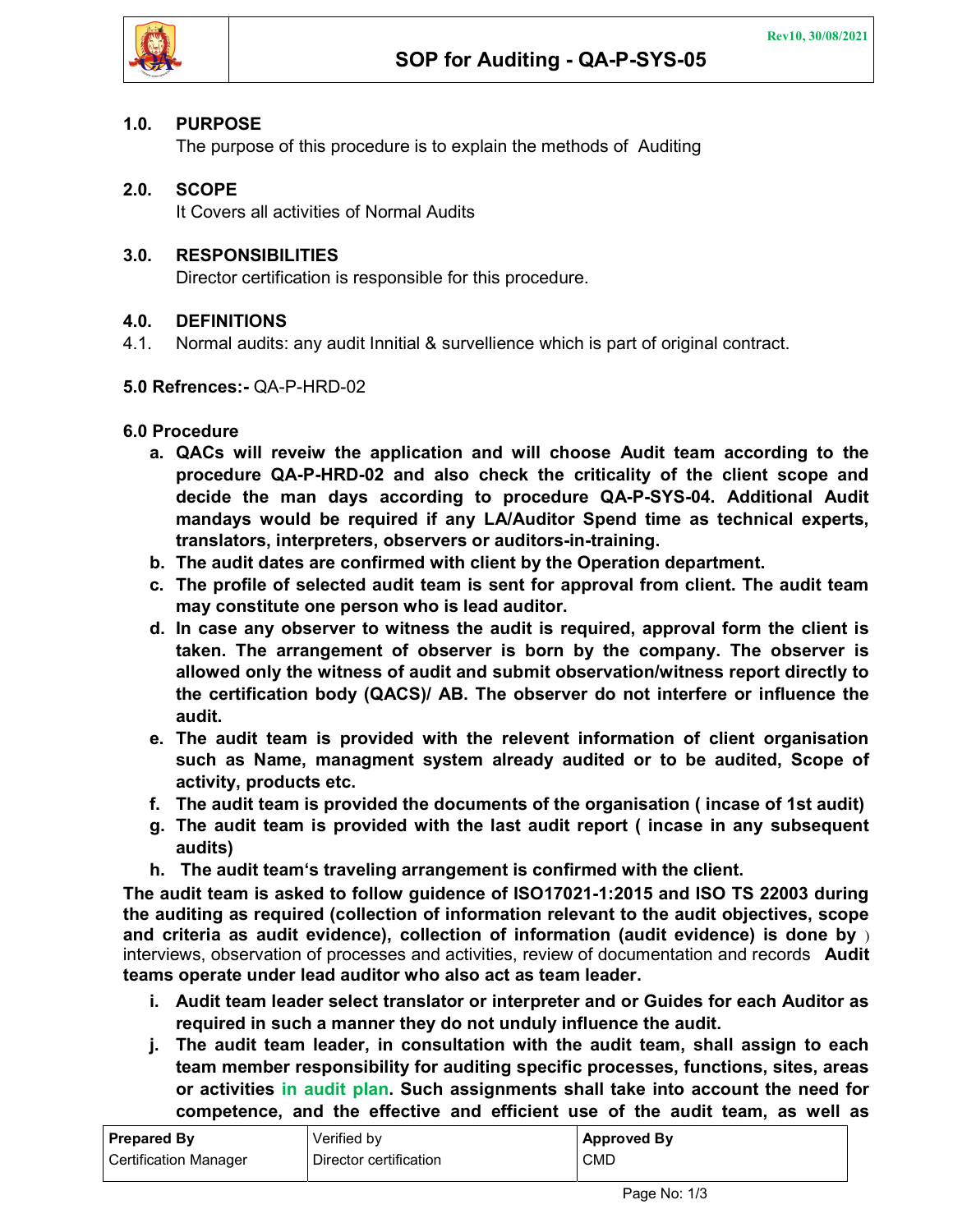

different roles and responsibilities of auditors, auditors-in-training and technical experts. Changes to the work assignments may be made as the audit progresses to ensure achievement of the audit objectives. The typical audit start with opening meeting and end with closing meeting.

- k. The audit team should periodically assess audit programme and plan and exchange information for multi day audit at the end of day and for single day audit during lunch break. Based on the information exchange re-assign the work as needed and also communicate audit progress and any concern to the client.
- l. The audit team is required to complete all the relevent documents, capture all legal and other requirements (Statutory and regulatory requirements) applicable and collect substential evidence to confirm the scope of Audit. In case of non conformity time allowed for Corrective action shall be in consitentent of severity of the non conformity but is never be more then 3 (6 for FSMS) months.
- m. The Audit team is fully authorised to suspend the audit, issue non confirmity immidiately if they find out that any non confirmity is immidiate threat to establishment of management system being audited, The time allowed for corrective action shall be minimun and shall be reviewed by QACS and communicate decision to the client and certification manager. In case if it is a breach of an act of parliament or a contravention of a regulatory requirement then will suspend the audit and will immediately inform the certification body who then will notify the concerned regularatory body immediately. (Example:-Immidiate threat to environment for EMS Audit, Immidiate threat to OHS, Direct Food safety risk for FSMS Audit).
- n. The action could also be re-confirmation or modification of audit plan changes to audit objective or audit scope or termination of audit. The applicable clause for audit would be highlighted yellow.
- o. During the audit if audit team find out substantial evidence with suggest any need to change the audit scope during the audit progress review shall inform the client as well as certification body that audit scope would require modification.
- p. All evidence of conformity, non confrmity and area for improvement shall be recorded in audit report check list. For FSMS area of improvement will be considered as minor non conformity.
- q. The Non confirmities should be classified Major or minor based on the available evidences. The major conformities result in suspension of certification and required followup audit for verification of closer for restoration of certificate, wheras in minor non conformities certificate is continued and remote verification has been done and physical verification has been done in next audit.
- r. Audit team are adviced to contact certification manager in case of any dispute other then the convenience.
- s. Audit report along with the summmery, Corrective action request form and recommendation letter is received from the auditors.
- t. The audit report is sent for Review.
- u. For FSMS -ISO 22000 Multiple site audit duration has been calculated as per the ISO/TS 22003.

| <b>Prepared By</b>           | Verified by            | <b>Approved By</b> |
|------------------------------|------------------------|--------------------|
| <b>Certification Manager</b> | Director certification | CMD                |